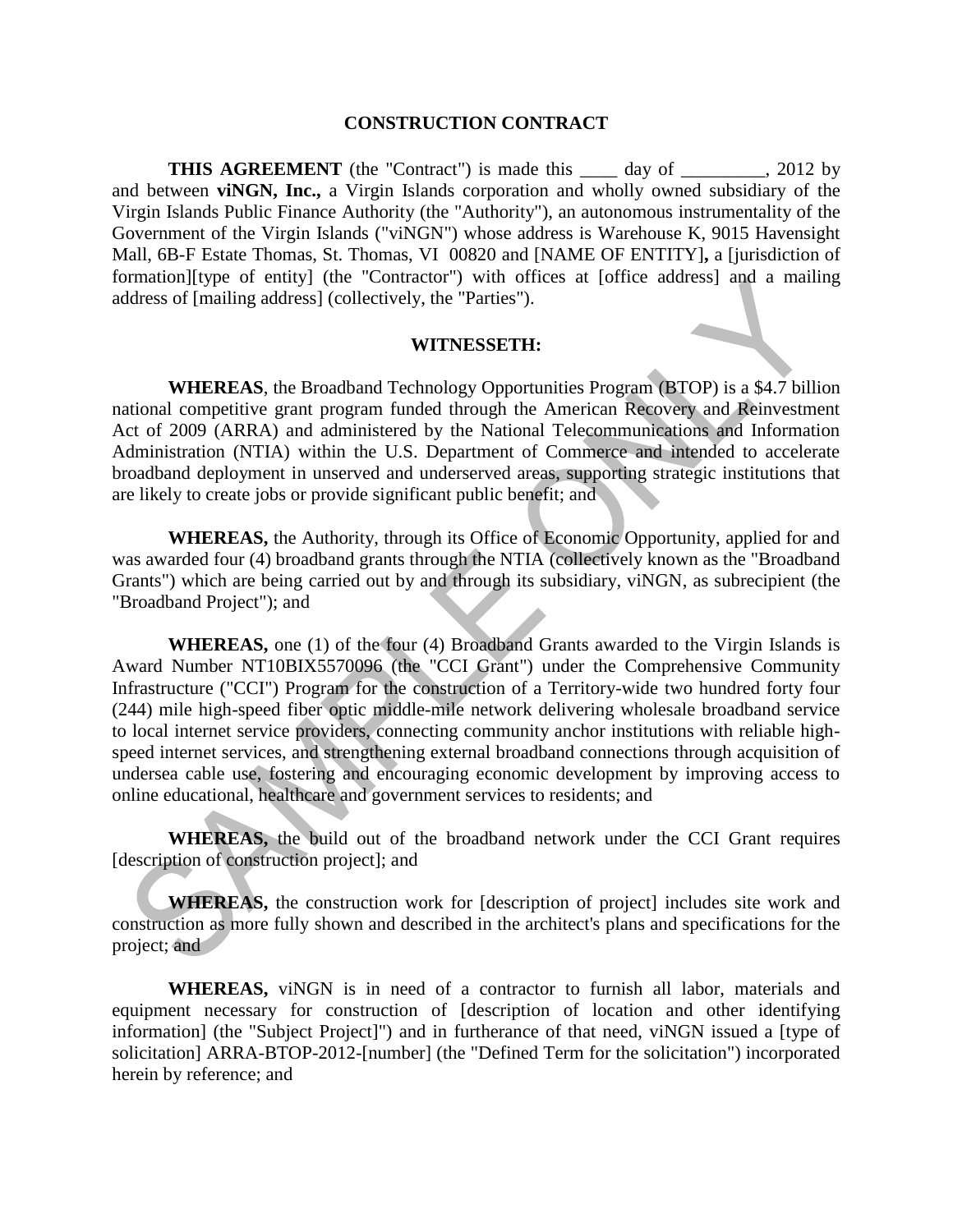**CONSTRUCTION CONTRACT (VINGN – [NAME OF CONTRACTOR]) [IDENTIFICATION OF PROJECT] Page 2 of 12**

**WHEREAS,** as a result of the competitive bidding process conducted in conformity with applicable law and grant requirements including the viNGN procurement policy, the Contractor's [name of submission] was selected for the construction of the Subject Project; and

**WHEREAS,** viNGN wishes to enter into a contract for the construction of the Subject Project as set forth herein, all in strict accordance with the plans and specifications set forth in the relevant portions of the (a) Project Manual, Specifications for [title of specifications document] prepared by [name of architect] and issued for bidding [date], as well as the (b) [title of plans] prepared by name of architect] and dated [date], both of which are incorporated herein by reference; and as further set forth in the provisions of **Addendum I** (General Provisions), **Addendum II** (Termination of Contracts), and **Addendum III** (Compensation) attached hereto and incorporated as part of this Contract by reference; and

**WHEREAS,** the Contractor represents that it is willing and capable of providing such services;

**NOW, THEREFORE** in consideration of the mutual covenants herein contained, and intending to be legally bound by this written instrument, the parties hereto do covenant and agree as follows:

### **1. SERVICES**

The Contractor shall supply all necessary labor and materials and construct the Subject Project in a timely and workmanlike manner as provided herein and in conformity with the architect's plans and specifications as set forth in the relevant portions of the (a) Project Manual, Specifications for [title of specifications document] prepared by [name of architect] and issued for bidding [date], as well as the (b) [title of plans] prepared by name of architect] and dated [date], both of which are incorporated herein by reference and made a part of this Contract.

## **2. TERM**

This Contract shall commence upon execution by all the parties. The term of this Contract shall expire [date] unless extended or terminated pursuant to the terms hereof. No work is authorized or subject to compensation hereunder unless and until this Contract shall have been fully executed by all the parties and a Notice to Proceed has been issued by viNGN. All work hereunder shall be completed within one hundred twenty (120) days of the issuance of a Notice to Proceed by viNGN, with delay damages as set forth herein commencing on the one hundred twenty first (121st) day.

## **3. COMPENSATION**

In consideration of the satisfactory performance of the services described herein, viNGN agrees to pay the Contractor the sum of **[Amount written in words] Dollars (\$[amount written in numbers])** in accordance with the provisions set forth in **Addendum III** (Compensation),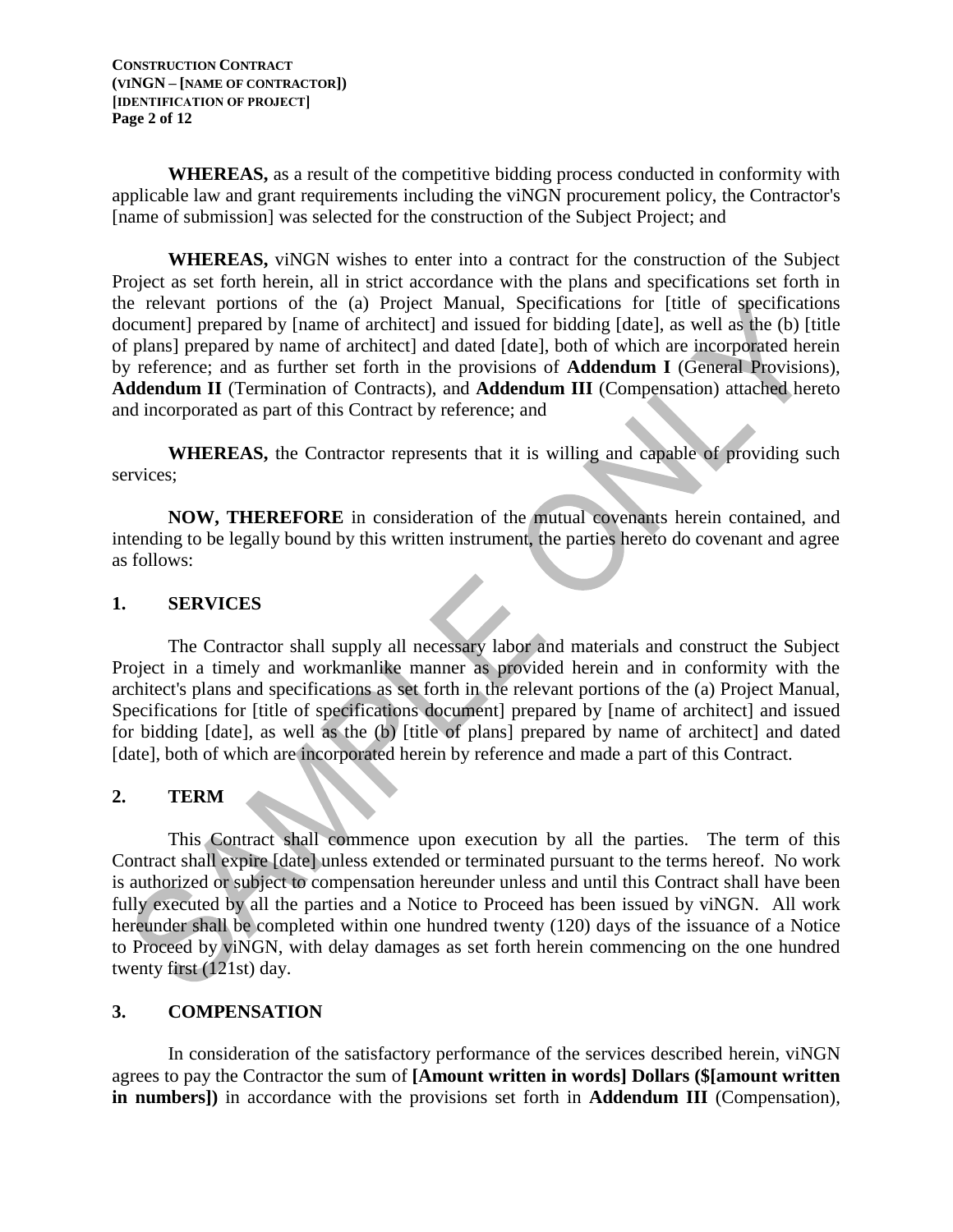attached hereto and incorporated herein.

### **4. COMPLIANCE WITH BONDING REQUIREMENTS**

In compliance with federal regulations governing the Broadband Grants, because the compensation payable hereunder exceeds the federal simplified acquisition threshold of \$100,000.00, the Contractor shall provide the following as a condition of this Contract:

#### **(A) Performance Bond**

Contractor shall provide a performance bond for one hundred percent (100%) of the contract price to secure fulfillment of all the Contractor's obligations hereunder; and

#### **(B) Payment Bond**

A payment bond for one hundred percent (100%) of the contract price to assure payment as required by law of all persons supplying labor and material in the execution of the work provided for hereunder.

## **5. LIQUIDATED DAMAGES**

It is hereby expressly agreed by the parties hereto that time is of the essence, and in the event the Contractor has not completed the work hereunder within the time set forth in Paragraph 2 hereof, liquidated delay damages of Five Hundred Dollars (\$500.00) for each calendar day or portion thereof in which the work remains incomplete shall be due to viNGN. The liquidated damages shall first be deducted from any contract monies due but not yet paid to the extent available.

#### **6. RECORDS**

The Contractor shall present documented, precise records of time and money expended under this Contract.

## **7. PROFESSIONAL STANDARDS**

The Contractor agrees to maintain the professional standards applicable to its profession and to construction contractors doing business in the United States Virgin Islands and to require the maintenance of such standards by any employee or contractor employed by it to perform services hereunder.

## **8. DOCUMENTS, PRINTOUTS, ETC.**

Certified copies of all documents, books, records, instructional materials, programs, printouts and memoranda of every description derived therefrom and pertaining to this Contract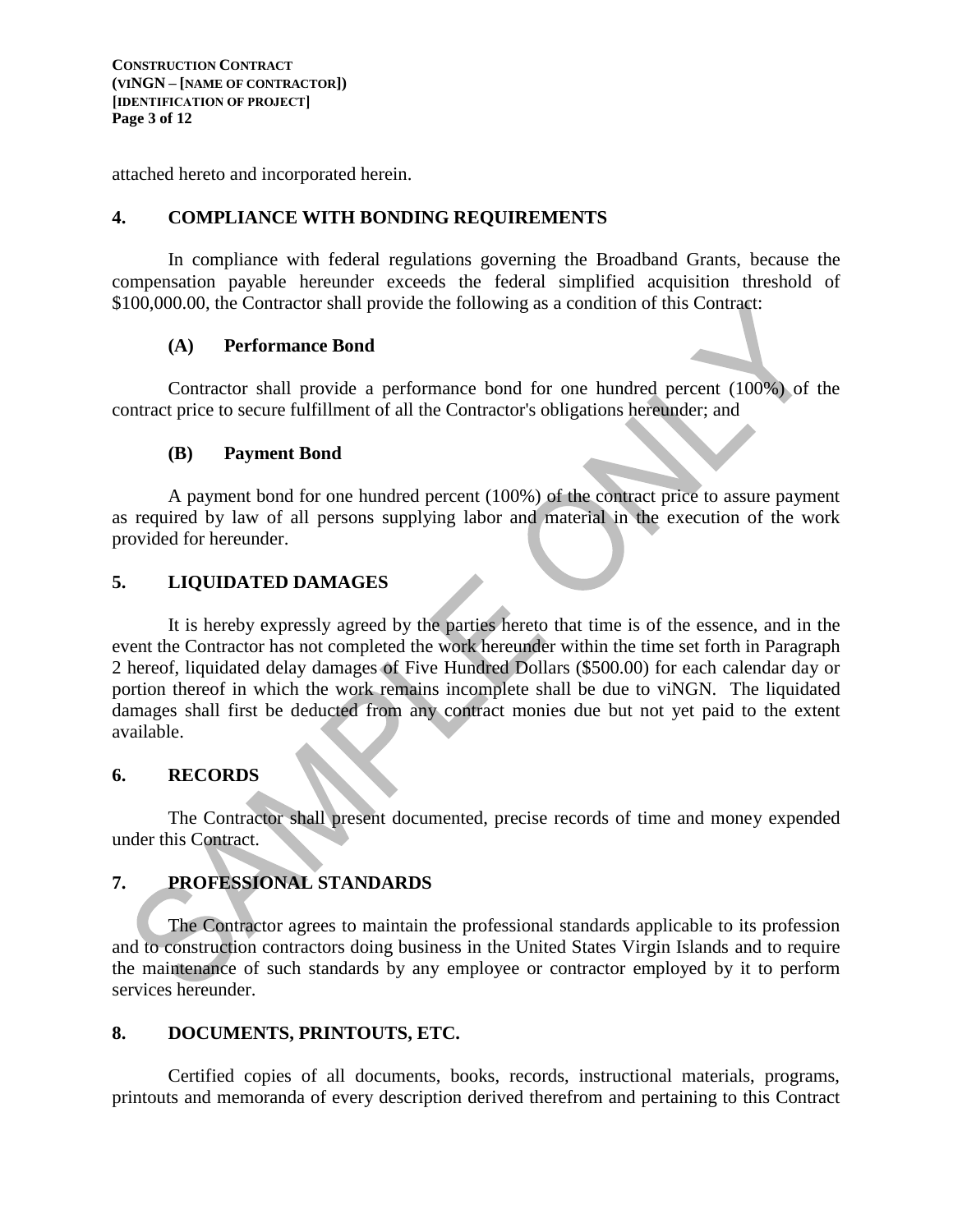shall become the property of viNGN and shall be turned over to it at the termination of this Contract, or at viNGN's request, during the life of the Contract. The above-described materials shall not be used by Contractor or by any other person or entity except upon the written permission of viNGN.

# **9. LIABILITY OF OTHERS**

Nothing in this Contract shall be construed to impose any liability upon viNGN, the Authority, or the Government generally, to persons, firms, associations, or corporations engaged by Contractor as servants, agents, employees or independent contractors, or in any other capacity whatsoever, or make viNGN, the Authority, or the Government generally, liable to any such persons, firms, associations, or corporations for the acts, omissions, liabilities, obligations or taxes of Contractor of whatsoever nature, including but not limited to unemployment insurance, gross receipts taxes, and social security taxes for Contractor, its servants, agents, employees or independent contractors.

Throughout the term of this Contract, Contractor shall maintain the following minimum amounts of insurance: (i) workers' compensation of an amount and type specified by the laws of the Territory; (ii) commercial general liability with One Million Dollars (\$1,000,000.00) per occurrence, and Two Million Dollars (\$2,000,000.00) general aggregate; (iii) automobile liability for all owned, hired, and non-owned automobiles with One Hundred Thousand Dollars (\$100,000.00) combined single limit. Prior to starting any work under this Contract but in no case later than ten (10) days after the Effective Date, Contractor shall provide viNGN with a certificate which confirms that Contractor has the above coverages and states that the Contractor and viNGN shall be notified thirty (30) days prior to any cancellation or non-renewal of any such coverage.

## **10. ASSIGNMENT; SUBCONTRACTORS**

viNGN shall have the right to assign this Contract to an affiliated entity upon notice to but without need of consent from the Contractor. The Contractor shall not subcontract or assign any part of the services under this Contract without the prior written consent of viNGN.

## **11. INDEPENDENT CONTRACTOR**

The Contractor shall perform this Contract as an independent contractor and nothing herein contained shall be construed to be inconsistent with this relationship or status.

## **12. GOVERNING LAW**

The laws of the United States Virgin Islands shall govern this Contract and jurisdiction over this Contract as well as venue are exclusive in the United States Virgin Islands.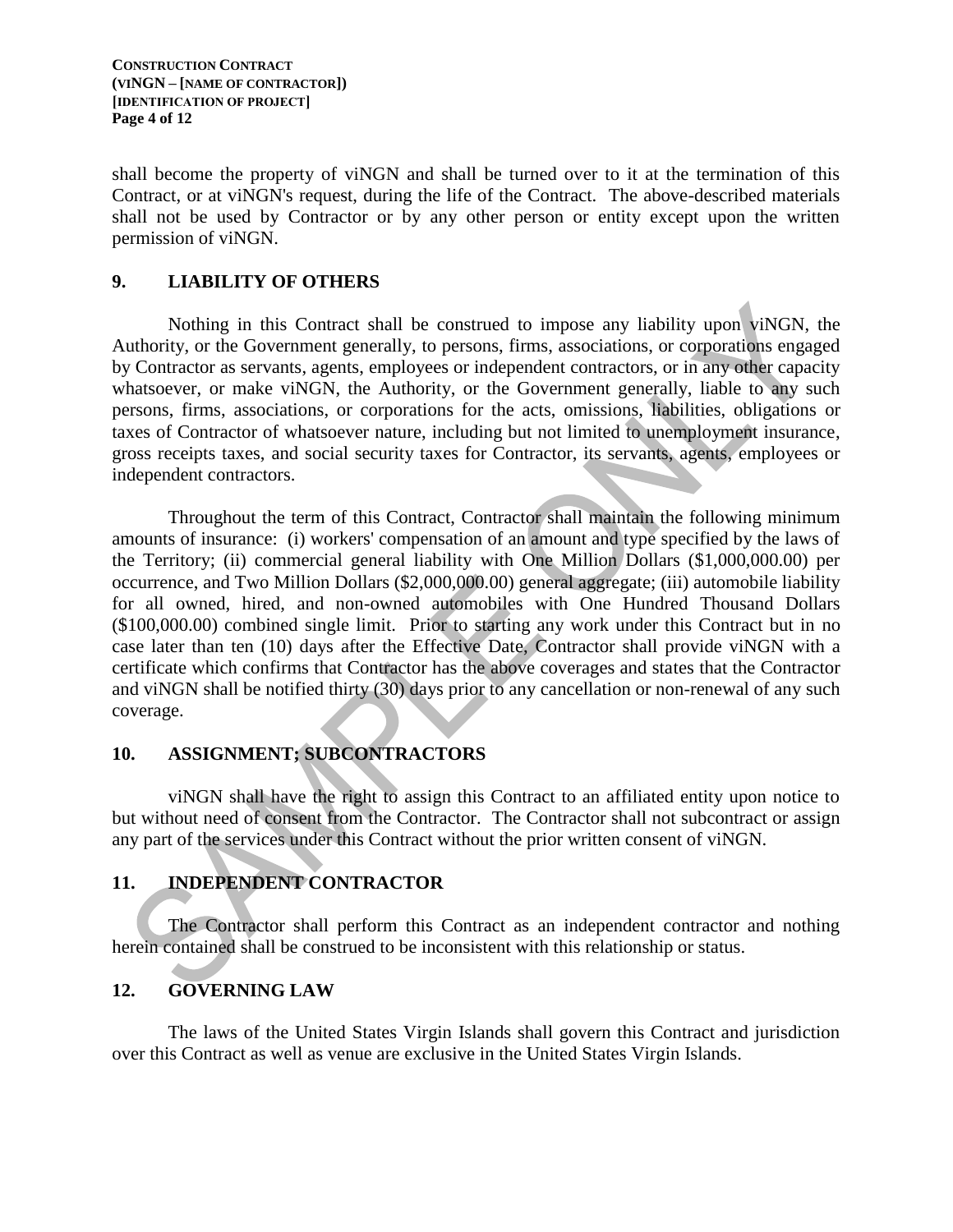#### **13. WAIVERS AND AMENDMENTS**

No waiver, modification or amendment of any term, condition, or provision of this Contract shall be valid or of any force or effect unless made in writing, signed by the Parties hereto or their duly authorized representatives and specifying with particularity the nature and extent of such waiver, modification or amendment. Any such waiver, modification or amendment in any instance or instances shall in no event be construed to be a general waiver, modification or amendment of any of the terms, conditions or provisions of this Contract, but the same shall be strictly limited and restricted to the extent and occasion specified in such signed writing or writings.

#### **14. ENTIRE AGREEMENT**

This Contract, including such provisions of **Addendum I** (General Provisions), **Addendum II** (Termination of Contracts), and **Addendum III** (Compensation), all of which are attached hereto and incorporated herein by reference, as well as the architect's plans and specifications as set forth in the relevant portions of the (a) Project Manual, Specifications for [title of specifications document] prepared by [name of architect] and issued for bidding [date], as well as the (b) [title of plans] prepared by name of architect] and dated [date], and relevant provisions of the RFP and Contractor's proposal which are also incorporated herein by reference, constitutes the entire agreement between the parties hereto, and all prior understandings or communications, written or oral, with respect to subject matter of this Contract are merged herein. In the event of a direct conflict between the terms of this Contract and any of the foregoing Addenda or other documents incorporated herein by reference, the terms of this Contract shall be controlling.

#### **15. RIGHT TO WITHHOLD**

If work under this Contract is not performed in accordance with the terms hereof, viNGN will have the right to withhold, out of any payment due to the Contractor, such sums as viNGN may deem ample to protect it against loss or to assure payment of claims arising therefrom, and, at its option, viNGN may apply such sums in such manner as viNGN may deem proper to secure itself or to satisfy such claims. viNGN shall immediately notify the Contractor in writing in the event that it elects to exercise its right to withhold. No such withholding or application shall be made by viNGN if and while Contractor gives satisfactory assurance to viNGN, in writing, that such claims will be paid by Contractor or its insurance carrier, if applicable, in the event that such contest is not successful.

#### **16. CONDITIONS PRECEDENT**

This Contract shall be subject to the availability and appropriation of funds and the approval or ratification of the Board of Directors of viNGN.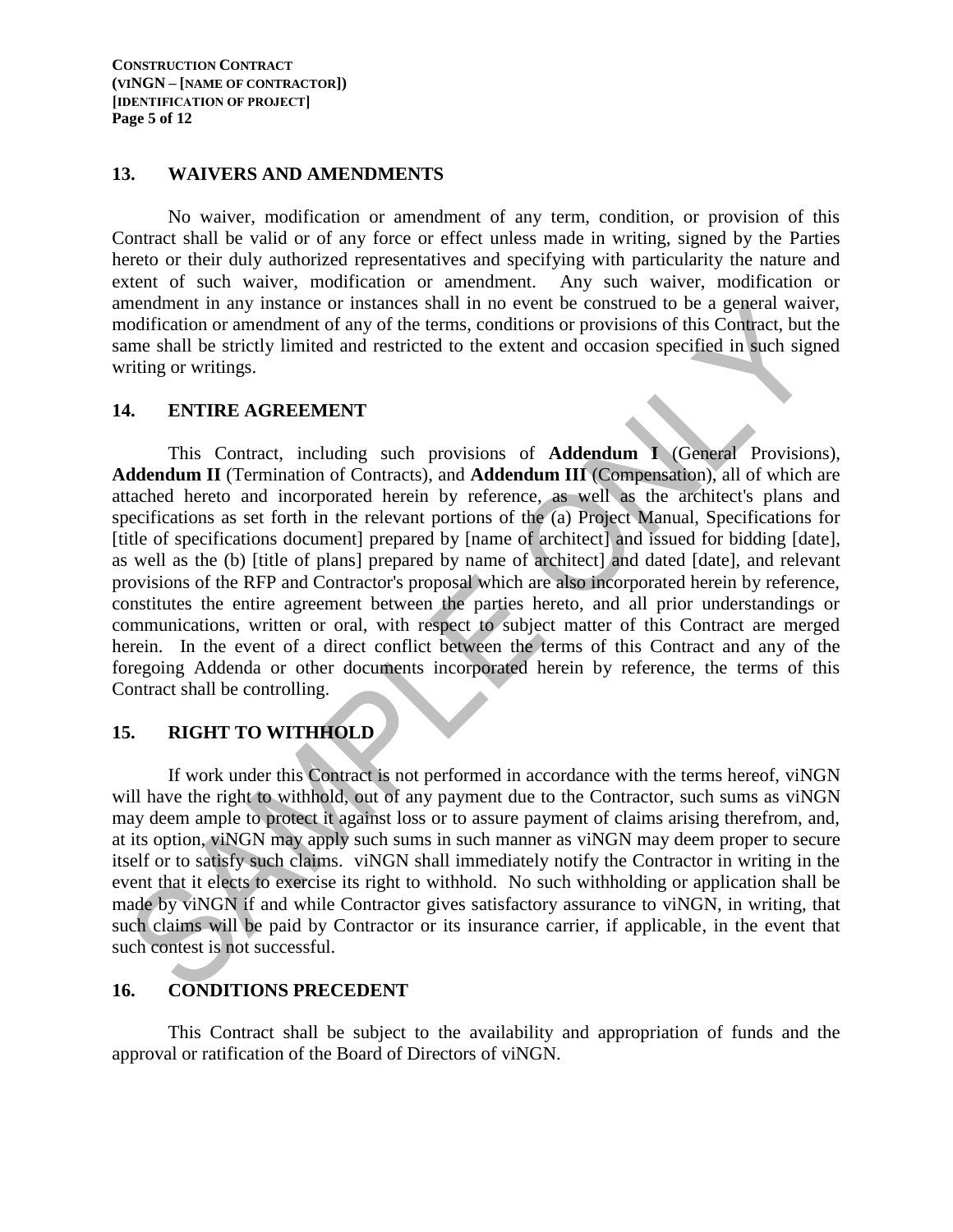#### **17. TERMINATION**

viNGN shall have the right to terminate this Contract with or without cause on thirty (30) days written notice to the Contractor specifying the date of termination. The Contractor shall be entitled to receive payment for services provided to the date of termination.

#### **18. PARTIAL TERMINATION**

The performance of work under this Contract may be terminated by viNGN, in part, whenever viNGN shall deem such termination advisable or convenient. This partial termination shall be effected by delivering to the Contractor a Notice of Partial Termination specifying the extent to which the term(s) and/or duties under this Contract are terminated and the date upon which such termination becomes effective. The Contractor shall be entitled to receive payment for authorized services provided to the date of termination, including payment for authorized services rendered during the period of the thirty (30) day notice.

#### **19. NON-DISCRIMINATION**

No person shall be excluded from participating in, be denied the proceeds of, or be subject to discrimination in the performance of this Contract on account of race, creed, color, sex, religion, disability or national origin. Contractor further warrants that it shall comply with all applicable local and federal anti-discrimination laws, regulations and executive orders in the performance of this Contract, including without limitation Executive Order 11246 of September 24, 2965, entitled "Equal Employment Opportunity," as amended by Executive Order 11375 of October 13, 1967, and as supplemented in U.S. Department of Labor regulations found at Chapter 60 of Title 41 of the Code of Federal Regulations, to the extent the same may be applicable.

#### **20. CONFLICT OF INTEREST**

**(A)** Contractor covenants that is has no interest and will not acquire any interest, direct or indirect, which would conflict in any manner or degree with the performance of services required to be performed under this Contract.

**(B)** Contractor further covenants that it is:

**(i)** not a territorial officer or employee (i.e., the Governor, Lieutenant Governor, member of the Legislature, or any other elected territorial official; or an officer or employee of the legislative, executive or judicial branch of the Government or any agency, board, commission or independent instrumentality of the Government, whether compensated on a salary, fee or contractual basis); or

**(ii)** a territorial officer or employee and, as such, has: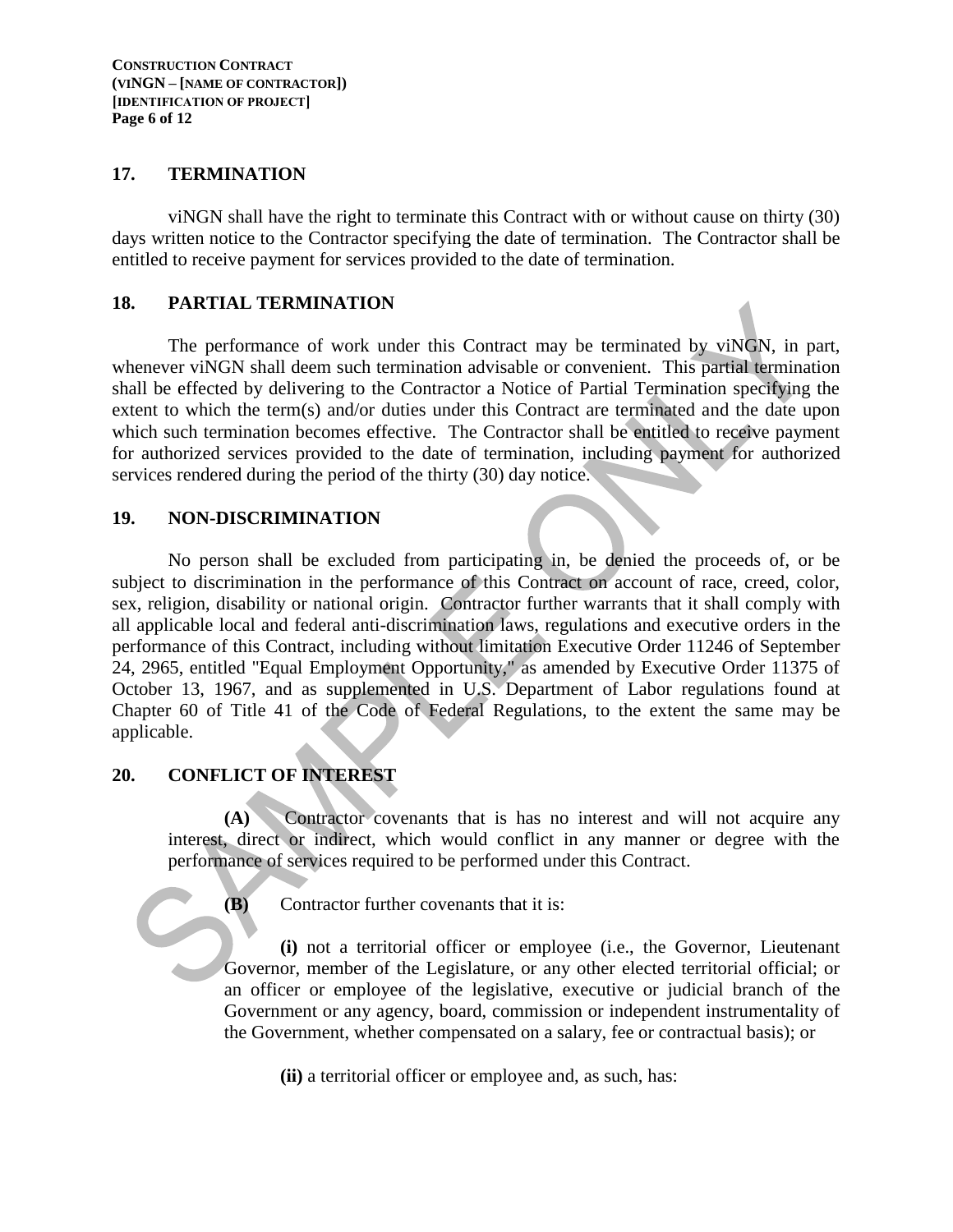**(a)** familiarized itself with the provisions of Title 3, Chapter 37 of the Virgin Islands Code, pertaining to conflicts of interest, including the penalties provision set forth in section 1108 thereof;

**(b)** not made, negotiated or influenced this Contract, in its official capacity;

**(c)** no financial interest in the Contract as that term is defined in section 1101 (1) of said Code chapter.

#### **21. EFFECTIVE DATE**

The effective date of this Contract shall be the date all parties have fully executed the Contract (the "Effective Date").

#### **22. NOTICE**

Any notice required to be given by the Terms of this Contract, shall be deemed to have been given when the same is sent by certified mail, postage prepaid or personally delivered, addressed to the following officer, or authorized successor thereof, of the parties or as follows:

| viNGN:             | Lawrence J. Kupfer, President & CEO    |
|--------------------|----------------------------------------|
|                    | viNGN, Inc.                            |
|                    | Warehouse K, 9015 Havensight Mall      |
|                    | Charlotte Amalie, St. Thomas, VI 00802 |
|                    |                                        |
| <b>Contractor:</b> | [name]                                 |
|                    | [company]                              |
|                    | [address]                              |
|                    | address <sup>1</sup>                   |

Notice which is hand delivered shall be deemed given upon delivery. Notice which is mailed shall be deemed given three (3) days following deposit in the U.S. Mail, postage prepaid. A party may change the person or address for notice hereunder by providing notice pursuant hereto.

# **23. LICENSURE**

The Contractor covenants that it has:

**(A)** obtained all of the applicable licenses or permits, permanent, temporary or otherwise as required by federal law or by Title 27 of the Virgin Islands Code; and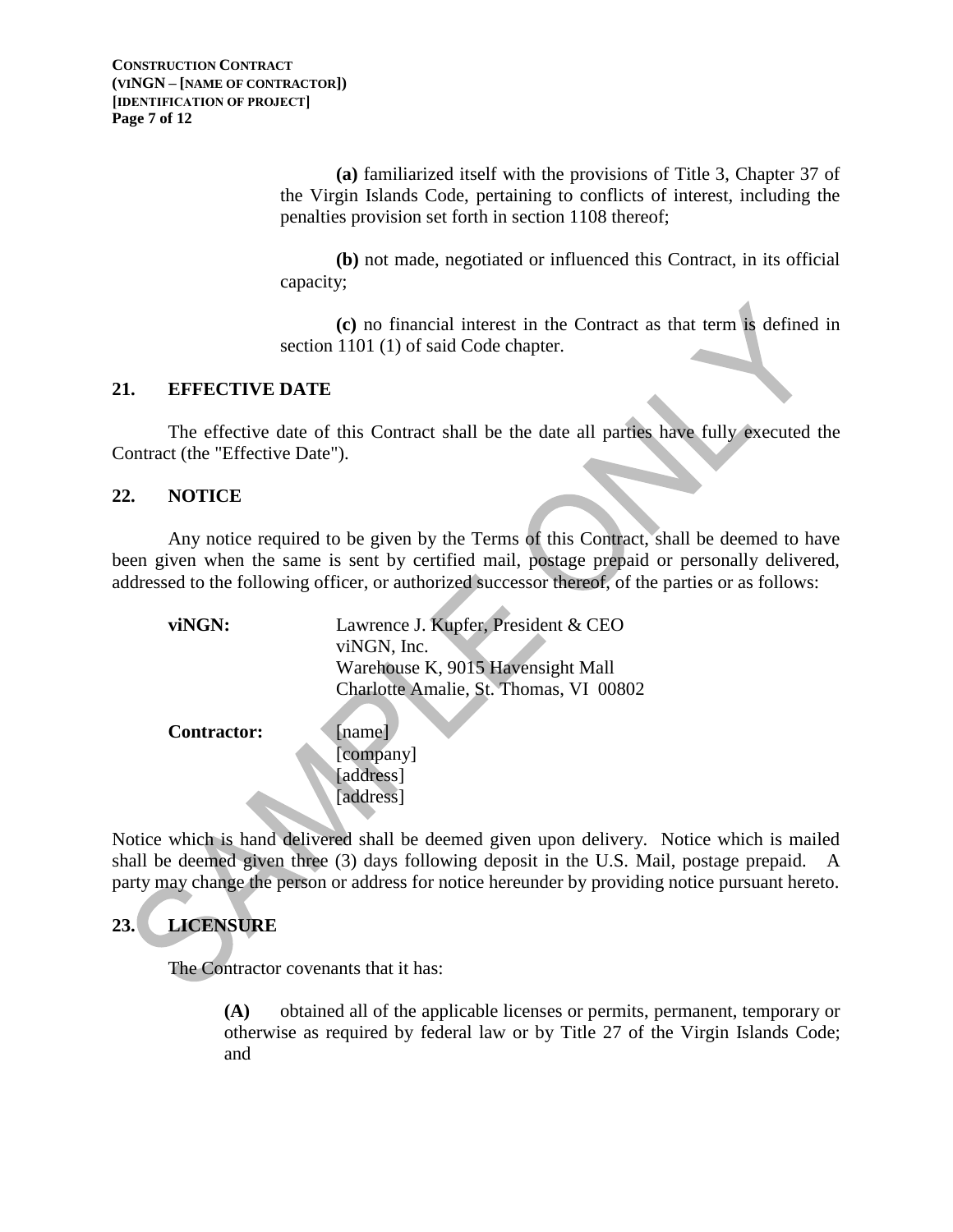**(B)** familiarized itself with the applicable provisions of Title 27 of the Virgin Islands Code pertaining to professions and occupations.

Contractor further represents that it is authorized to do business in the United States Virgin Islands and has provided viNGN with proof of same in the form of a valid Virgin Islands business license in the company name of Contractor. Contractor further covenants that as a condition of continued payment hereunder, it shall maintain a valid business license at all times while performing work hereunder. Any subcontractors approved by viNGN pursuant to the terms of this Contact shall be duly licensed as a condition of approval of any subcontract and payment for any work performed thereunder.

### **24. CONTRACTOR'S REPRESENTATIONS**

The Contractor agrees that it is fully informed regarding all the conditions affecting the work to be done and labor and materials to be furnished for the completion of the Contract, and that it has been engaged in and now does such work and represents that it is fully equipped, competent, and capable of performing the work and is ready and willing to perform such work. The Contractor agrees further to begin work on the date indicated on the formal notice to proceed or as soon as possible thereafter and to complete the work within the number of days specified herein or as extended in accordance with the General Provisions of this Contract. The work shall be done under the direct supervision of viNGN or its contractor retained for the purpose of managing the construction hereunder, in accordance with applicable local and federal laws and regulations governing the same. No work shall be performed without the required construction permit or permits.

# **25. WARRANTY OF NON-SOLICITATION**

The Contractor expressly warrants that it has employed no person to solicit or obtain this Contract on its behalf, or to cause or procure the same to be obtained upon compensation in any way contingent, in whole or in part, upon such procurement, and that it has not paid, or promised or agreed to pay to any person, in consideration of such procurement, or in compensation for services in connection therewith, any brokerage, commission, or percentage upon the amount receivable by it hereunder; and that it has not, in estimating the contract price demanded by it included any sum by reason of such brokerage, commission or percentage; and that all monies payable to him hereunder are free from obligation to any other person for services rendered, or supposed to have been rendered, in the procurement of this Contract. Contractor further warrants that it has not violated any applicable local or federal law with respect to kickbacks, lobbying, conflicts of interest, or false or fraudulent claims in connection with the procurement of this Contract. Breach of the foregoing warranty shall give viNGN the right to terminate this Contract immediately without penalty or further obligation to Contractor.

## **26. FALSE CLAIMS**

Contractor warrants that it shall not, with respect to this Contract, make or present any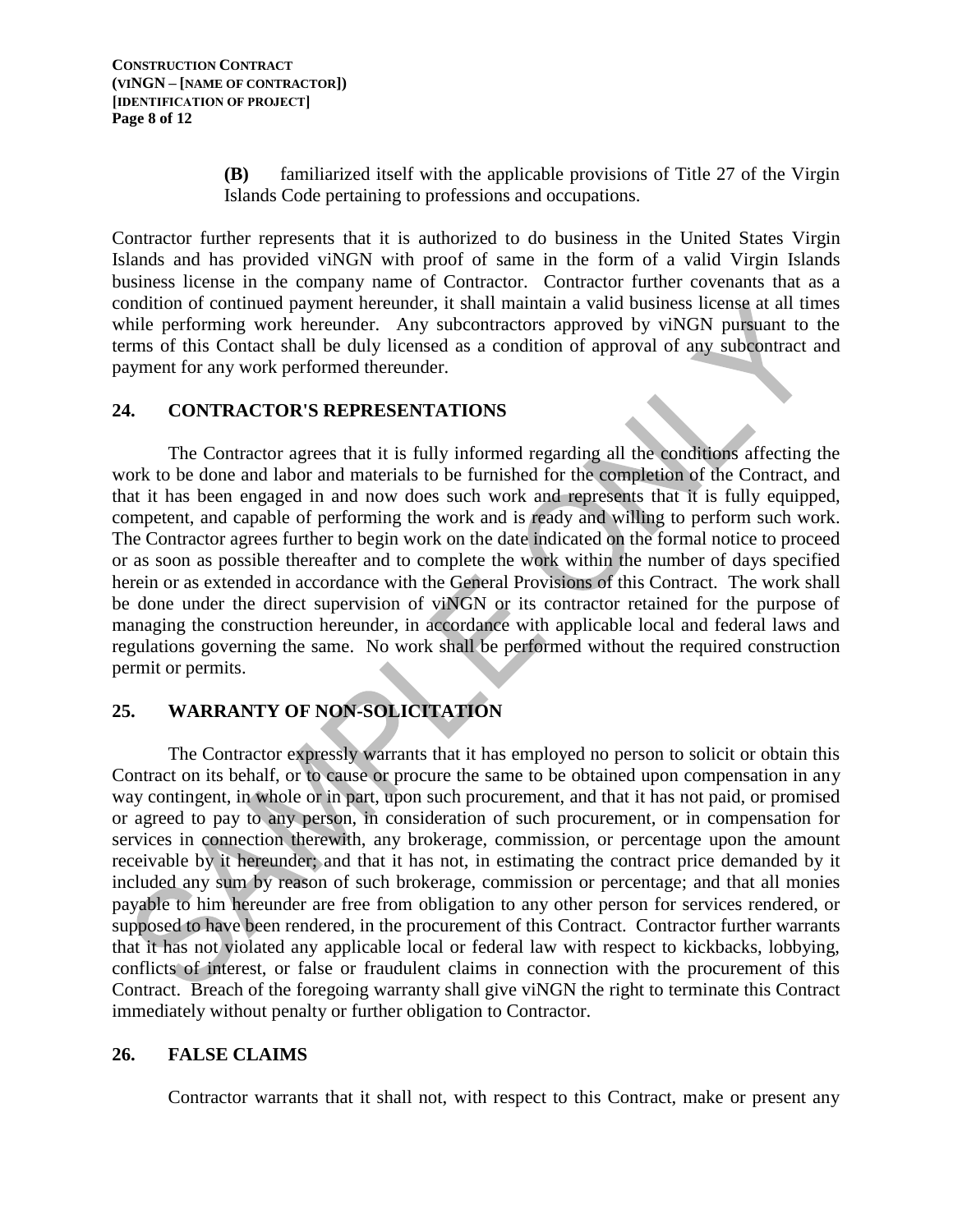claim upon or against viNGN, the Authority, or the Government of the Virgin Islands generally, or any officer, department, board, commission, or other agency thereof, knowing such claim to be false, fictitious, or fraudulent. Contractor acknowledges that making such a false, fictitious, or fraudulent claim is an offense under Virgin Islands law.

### **27. DEBARMENT CERTIFICATION**

By execution of this Contract, the Contractor certifies that it is eligible to receive contract awards using federally appropriated funds and that it has not been suspended or debarred from entering into contracts with any federal agency. The Contractor shall include this provision in each of its subcontracts hereunder and shall furnish its subcontractors with the link to https://www.epls.gov/ and the current "LIST OF PARTIES EXCLUDED FROM FEDERAL PROCUREMENT OR NON PROCUREMENT." In the event the Contractor or any subcontractor misrepresents its eligibility to receive contract awards using federal funds, the Contractor or subcontractor agrees that it shall not be entitled to payment for any work performed under this Contract or any subcontract and that the Contractor or subcontractor shall promptly reimburse the Authority for any progress payments heretofore made.

#### **28. NOTICE OF FEDERAL FUNDING**

Contractor acknowledges that this Contract is funded, in whole or in part, by federal funds. Contractor warrants that it shall not, with respect to this Contract, make, or present any claim knowing such claim to be false, fictitious, or fraudulent. Contractor acknowledges that making such a false, fictitious, or fraudulent claim is a federal offense.

# **29. COMPLIANCE WITH GRANT REQUIREMENTS**

This Contract is governed by applicable provisions of the American Recovery and Reinvestment Act of 2009, federal regulations and ARRA implementing guidance as may be revised and updated from time to time, and by program-specific requirements of the BTOP as administered by the NTIA. The Contractor agrees that it will perform its services hereunder in compliance with applicable laws, rules, regulations and guidance applicable to this Contract, including without limitation all applicable requirements imposed by ARRA, such as recordkeeping, reporting, retention and disclosure obligations, and whistleblower protections, as well as all program-specific requirements of the BTOP as administered by the NTIA and any other relevant agencies, and all specifications and requirements set forth in any request for proposals or request for qualifications in connection with this Contract, and all amendments or modifications to any of the foregoing, to the extent the same may be applicable. In the event the Contractor fails to comply with applicable ARRA or BTOP requirements governing the use of federal grant funds, viNGN may withhold or suspend, in whole or in part, funds awarded, or recover misspent funds following an audit, in addition to all other remedies available to viNGN under federal or Territorial law. Without limiting the foregoing, the Contractor shall specifically comply with the following requirements: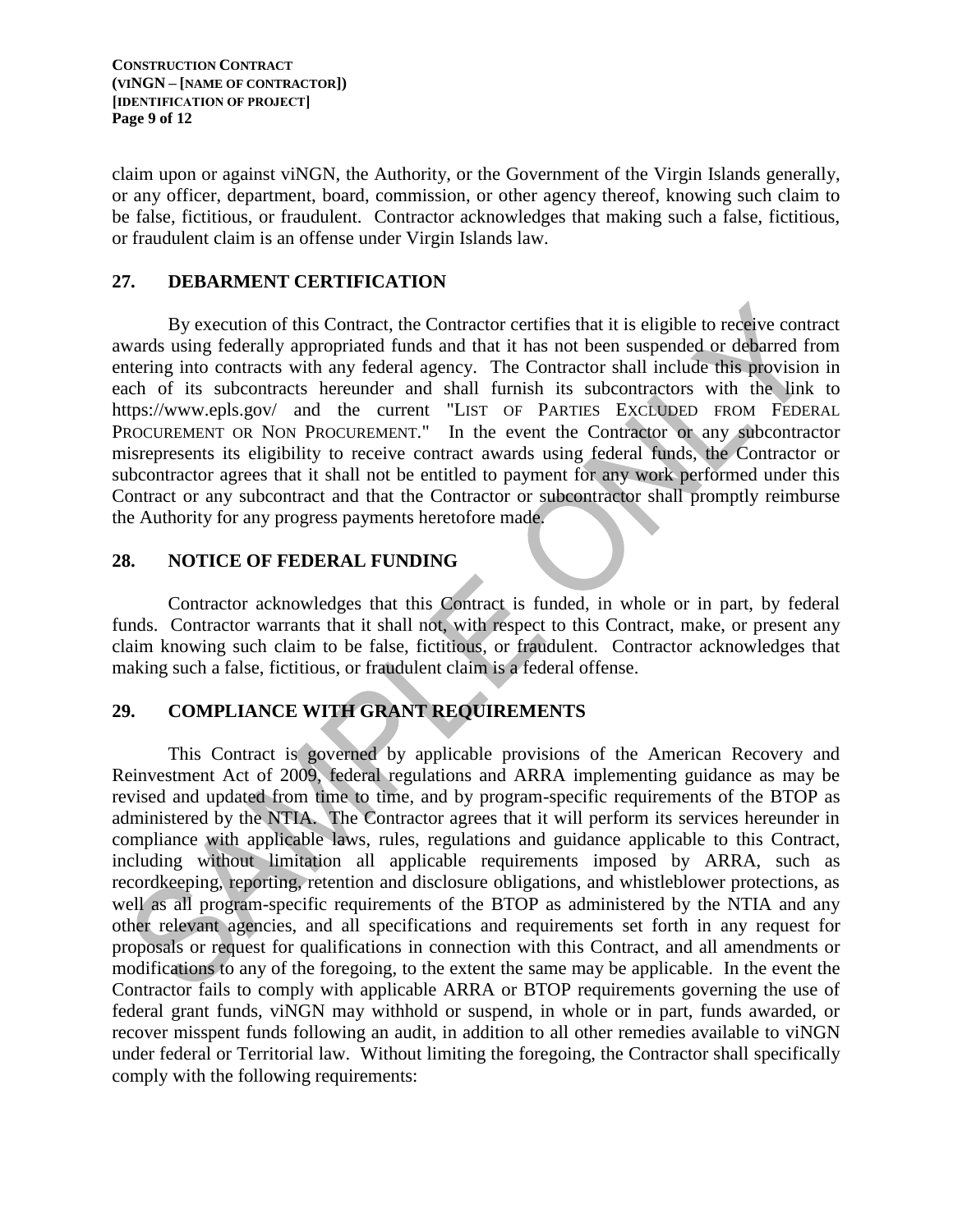### **(A) ARRA Reporting and Recordkeeping Requirements; Access to Records**

The Contractor shall take such steps as may be necessary to ensure compliance with any applicable recordkeeping requirements imposed under ARRA, the BTOP or by any other applicable provision of federal or Virgin Islands law or regulation governing the work performed hereunder. To help ensure full compliance with the transparency and accountability requirements of ARRA, the parties shall keep segregated and accurate records of all activities relating to this Contract, and shall retain such records for a period of at least three (3) years following conclusion of the work hereunder. Contractor shall permit access by viNGN, the Authority, the NTIA, the Comptroller General of the United States, or any of their duly authorized representatives to any books, documents, papers and records of the contractor which are directly pertinent to this Contract for the purpose of making audit, examination, excerpts, and transcriptions.

### **(B) Buy American Provisions**

Purchases of any iron, steel or manufactured goods made with funding hereunder shall be made in compliance with the Buy American provisions of section 1605 of ARRA to the extent the same may be applicable and no waiver applies to the same.

# **(C) Whistleblower Protection Compliance**

In compliance with the Whistleblower Protection provisions of ARRA, all job sites shall display a Whistleblower Protection poster which can be downloaded from the federal Government's Recovery.com website by accessing the following web page: Government's Recovery.com website by accessing the following web page: http://www.recovery.gov/Contact/ReportFraud/Documents/Whistleblower%20Poster.pdf.

## **(D) Compliance with Anti-Kickback Act**

To the extent the same may be applicable to its performance of this Contract, the Contractor shall comply with the Copeland "Anti-Kickback" Act as codified at sections 276a to 276a-7 of Title 40 of the United States Code and as supplemented by U.S. Department of Labor regulations found at Part 3 of Title 29 of the Code of Federal Regulations, as amended.

## (**E) Compliance with Federal Labor Law**

To the extent the same may be applicable to its performance of this Contract, the Contractor shall comply with sections 103 and 107 of the Contract Work Hours and Safety Standards Act codified at sections 327-330 of Title 40 of the United States Code and as supplemented by U.S. Department of Labor regulations found at Part 5 of Title 29 of the Code of Federal Regulations, as amended.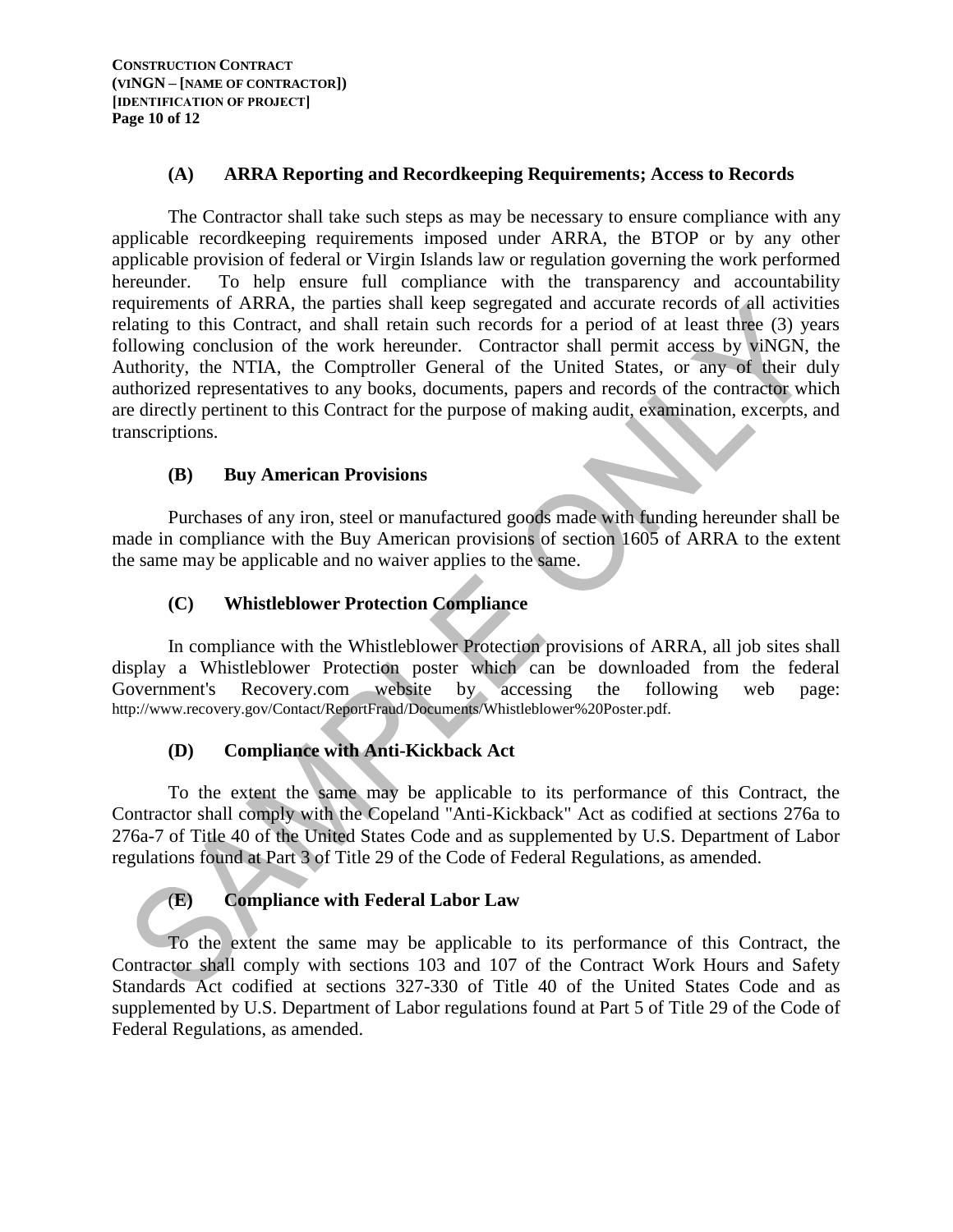#### **(F) Compliance with Environmental and Energy Conservation Law**

To the extent the same may be applicable to its performance of this Contract, the Contractor shall comply with all standards, orders or requirements issued under section 306 of the federal Clean Air Act codified at section 1857(h) of Title 42 of the United States Code, section 508 of the federal Clean Water Act codified at section 1368 of Title 33 of the United States Code, federal Executive Order 11738, and U.S. Environmental Protection Agency regulations found at Part 15 of Title 40 of the Code of Federal Regulations, along with any mandatory standards and policies relating to energy efficiency which are contained in any local energy conservation plan issued in compliance with the federal Energy Policy and Conservation Act, Pub. L. 94-163, 89 Stat. 871.

### **30. COOPERATION AND DISPUTE RESOLUTION**

The Parties agree to cooperate in good faith with each other in the performance of this Contract and negotiation of any modifications hereto in order to achieve and maintain timely compliance with BTOP, ARRA and other applicable federal and local laws and requirements, and to ensure the success of the Broadband Project and fulfillment of its goals, including the deadlines for obligating and expending funds under the Broadband Grants.

To ensure timely completion of work and expenditure of grant funding, the Parties agree that they shall endeavor to resolve promptly any disputes or disagreements regarding interpretation and performance of this Contract. As a matter of course, the Parties shall bring problems or potential problems to the attention of each other as soon as possible and discuss them.

## **(A) Negotiation**

The parties agree to attempt to settle through negotiation in good faith any dispute arising under or relating to this Contract. The disputing party shall initiate negotiations by giving the other party written notice briefly outlining the dispute. Within five (5) days after receipt of the notice, the receiving party shall submit to the other party a brief written response. The Parties shall then confer within fifteen (15) days of receipt of the disputing party's notice, in person at a mutually acceptable time and place, or by telephone at a mutually acceptable time, at least once and thereafter as often as they reasonably deem necessary, to exchange relevant information and to attempt in good faith to resolve the dispute amicably to their satisfaction.

# **(B) Mediation**

If the dispute is not settled despite a good faith effort to resolve it through negotiation, then the Parties shall endeavor in good faith to settle the dispute without delay through mediation by a mutually acceptable mediator administered by the American Mediation Institute (AMI) or a mediator certified by the U.S. District Court or the Superior Court of the Virgin Islands before resorting to arbitration.